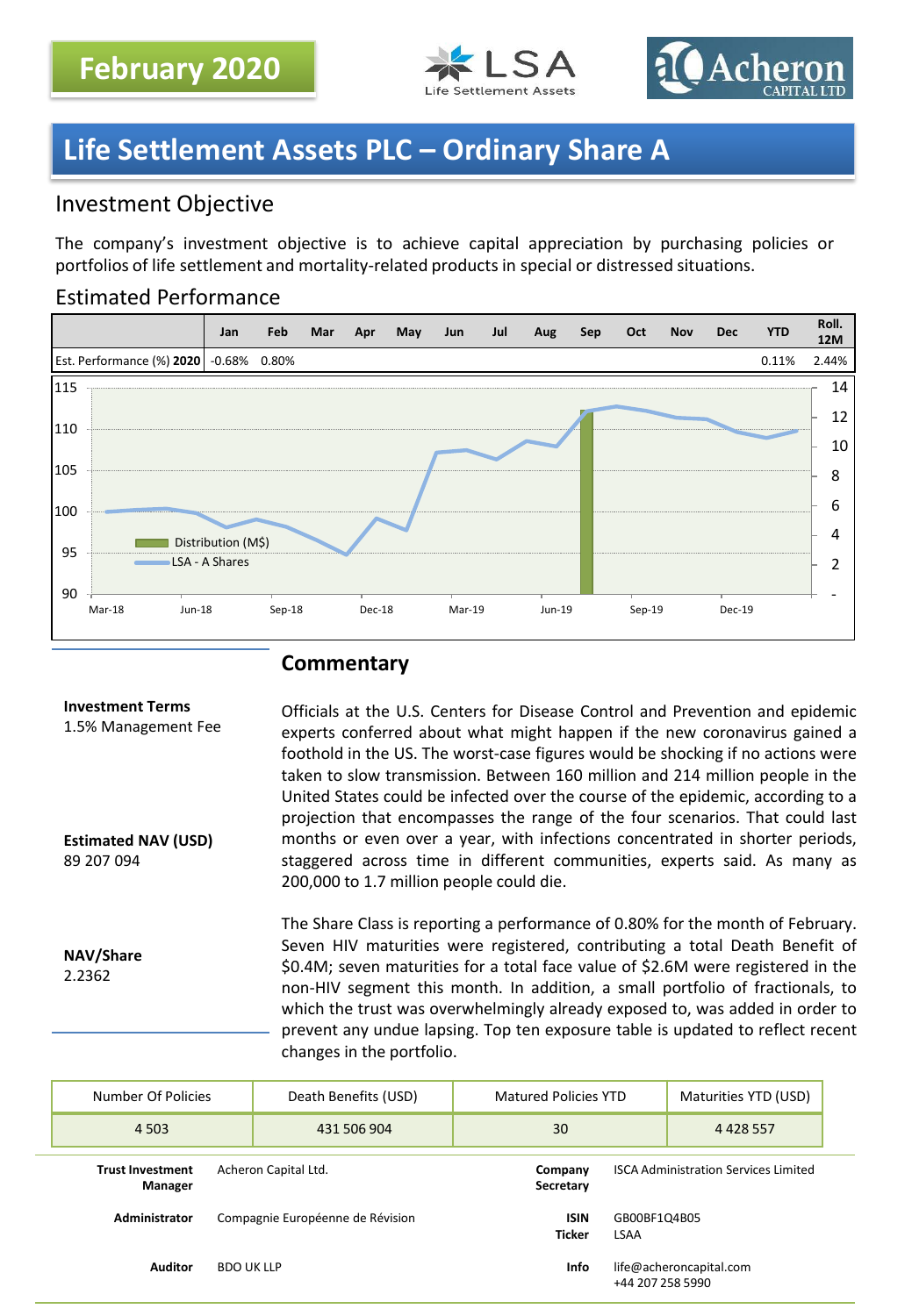







**Age Group**





**Distribution by Insurance Company**





**Maturities Since Inception**



(1)Indicates the available face amount to LSA which is a fractional interest of initial face amount. (2)Distribution by issue dates reflects the time since the life insurance policy was issued. Source of Data: Acheron Capital Ltd unless otherwise stated.